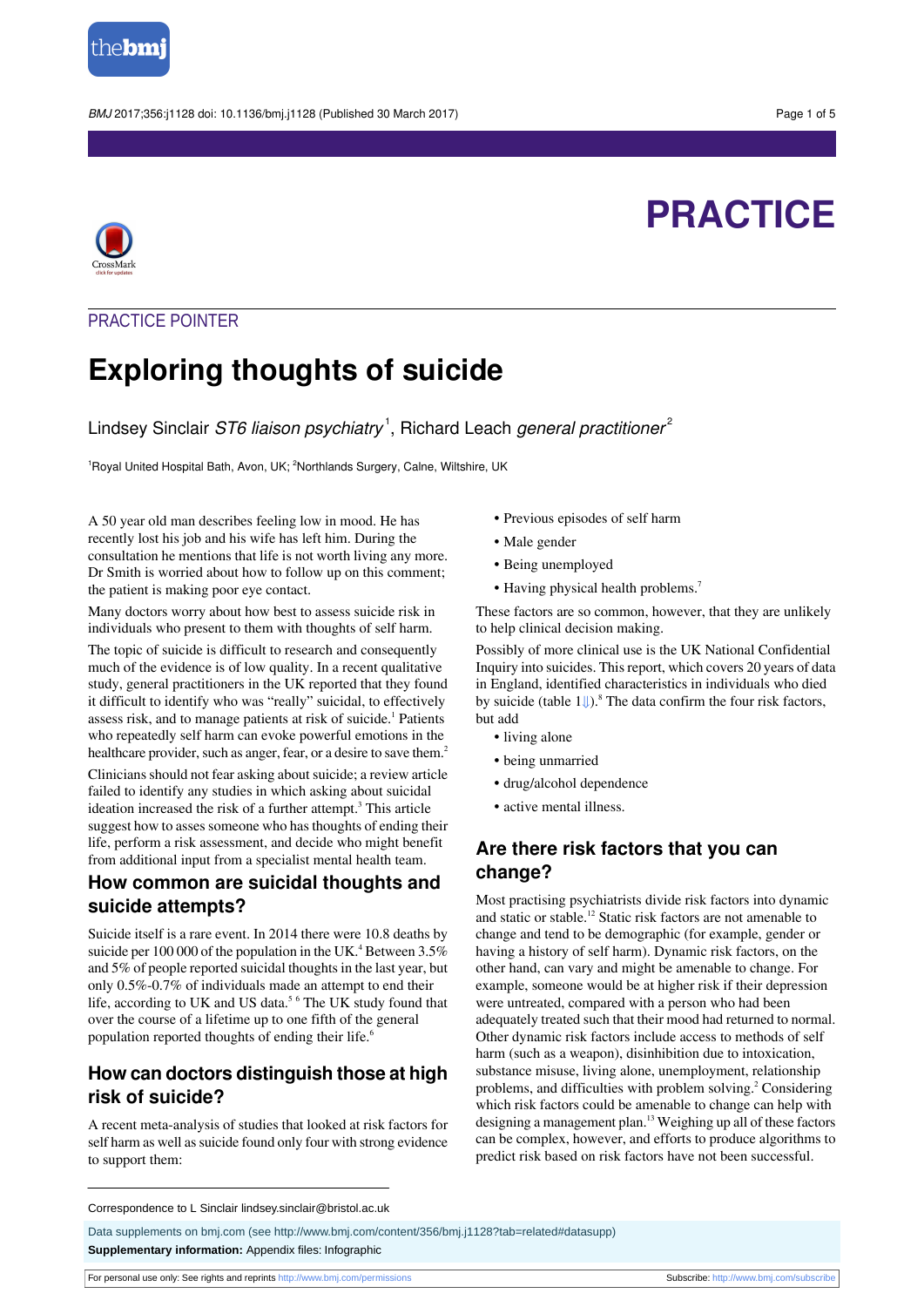#### **What you need to know**

- **•** Asking about suicide will not make patients more likely to harm themselves
- **•** Identify risk factors for suicide, but also ask about protective factors
- **•** Asking about suicide enables clinicians to gauge risk and formulate a treatment plan

## **Are there protective factors?**

Protective factors can reduce the risk of someone dying by suicide.<sup>13</sup> Examples include<sup>2</sup>

• a strong religious faith

- family support to find alternative solutions to their problems
- having children at home
- a sense of responsibility for others
- problem solving skills.

This evidence base is generally weak. The relative importance of these protective factors varies greatly between individuals. Note that protective factors can change. Loss of protective factors should alert the health professional to an increased risk for the patient— for example, if a partner and children leave the patient.

## **What can clinicians observe and feel?**

Pay attention to how the patient behaves and what emotions they project onto you, as this can aid in diagnosis and the assessment of risk. For example, patients who are very depressed can evoke feelings of boredom in the clinician or a sense that they are undeserving. Patients who are withdrawn, agitated, or simply very hopeless, can be at high risk.

Be alert to any mismatch between what patients report and your clinical instinct. In a small US case series, three quarters of patients who died by suicide denied suicidal thoughts at their last clinical contact.<sup>14</sup> Clinicians should use their judgment as to whether their patients are withholding such information.

## **How could I explore thoughts of suicide?**

In those reporting thoughts of ending their life, and as part of the overall assessment for mental health problems, explore these thoughts of self harm further. There is little guidance or evidence on how best to do this; the suggestions below are based on our practice and that observed by others.

Exploring thoughts of self harm is perhaps best done once a rapport has been established. Consider introducing the subject of suicide gently, rather than asking directly "do you want to die?" Consider framing it in terms of "some people find…," which can help to put patients at ease. For example:

- **•** How is your mood?
- **•** Sometimes people who feel down can start to feel hopeless about the future. Has this happened to you?
- **•** Have you ever had any thoughts come into your head about life not being worth living?
- **•** What sort of thoughts have you had?
- **•** Have you ever thought about how you might end your life?
- **•** Have you done anything to prepare for ending your life—eg, writing a will?
- **•** Have you ever tried to harm yourself in any way?
- **•** Is there anything that would make life worth living?

Talking about suicide can be upsetting, so you should work back down to less emotive subjects, such as support available to the patient, before drawing a consultation to a close.

## **What decisions do I need to make?**

Use the information you have gathered to form a more accurate judgment of the risk of harm. Go back to gather any further information and ask specific questions if needed. The infographic that accompanies this article is based on guidance formed by expert opinion.<sup>2</sup>

Key issues to address include a judgment on

- **•** The level of risk based on the balance between protective factors and risk factors and an understanding of which might be modifiable
- **•** To what extent the patient is willing and able to engage with a management plan
- **•** Whether the patient is safe to go home
- **•** Whether urgent but voluntary advice or referral to psychiatry is needed<sup>2 15</sup>
- **•** Whether a mental health act assessment is appropriate, in discussion with mental health services.

## **How do I generate a management plan?**

The management plan will be driven by the assessment of risk and also by the local services available.<sup>2 15</sup>

Irrespective of which doctor or clinical team cares for the patient, or whether the patient will lead with self care, it might be helpful to touch on the following areas when forming a management plan for patients with thoughts of ending their life:

- **•** Are any dynamic risk factors present that are amenable to treatment—eg, mental illness, use of alcohol/illicit drugs?
- **•** What steps can be taken to improve safety and reduce access to methods of self harm?
- **•** Is social support available to the patient?
- **•** Give information on relevant non-statutory services such as the Samaritans
- **•** Give information on where practical support can be obtained—eg, housing or finance
- **•** Assist patient with problem solving, which can be severely impaired in patients in crisis.

Table 2[⇓](#page-4-0) shows a worked example of a hypothetical case seen in UK primary care, based on the assessment structure outlined in the accompanying infographic. Possible sources of advice for patients and carers are given in the box. It is important to work with patients and carers to identify a management plan that they agree with.

Provenance and peer review: Encouraged and externally peer reviewed. We have read and understood the BMJ policy on declaration of interests and have no interests to declare.

**Contributions** LS had the original idea for this article, which was then written by both authors.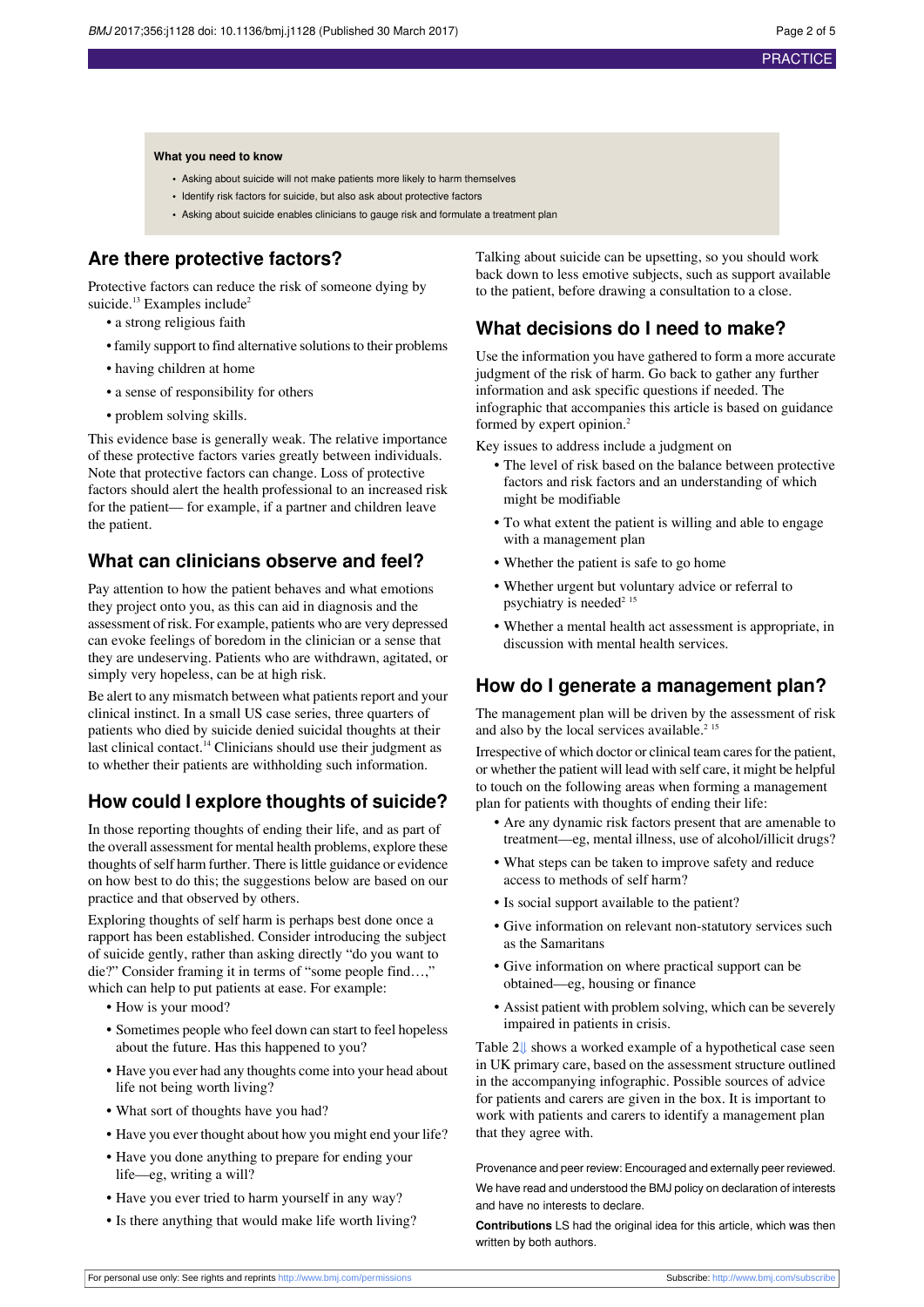#### **Advice for patients and carers**

#### Sources of support

#### **Samaritans**

A national charity that provides confidential emotional support 24/7 for those feeling distressed or unable to cope. Tel: 116 123, [http://www.](http://www.samaritans.org/) [samaritans.org/](http://www.samaritans.org/)

#### Self injury support

A Bristol based charity which runs a part time national support line for women and provides text based support for those aged under 24. Their website also has a comprehensive list of other UK based self harm charities and support services. [http://www.selfinjurysupport.org.](http://www.selfinjurysupport.org.uk/) [uk/](http://www.selfinjurysupport.org.uk/)

#### C<sub>AL</sub>M

A nationwide charity that aims to prevent male suicide. Their helpline is available from 5pm to 12am all year round. Tel: 0800 58 58 58. https://www.thecalmzone.net/

#### SANE

A national charity that supports those with mental illness, including self harm. Their helpline (0300 304 7000) is open from 6pm to 11pm 365 all year round. <http://www.sane.org.uk/home>

#### **Websites**

National self harm network

This website provides a forum where individuals who self harm can receive support from others in a similar situation. <http://nshn.co.uk/>

#### $S$ elfharm<sup>Uk</sup>

A website offering information and advice on self harm. https://www.selfharm.co.uk/

Royal College of Psychiatrists

A helpful leaflet on self harm. <http://www.rcpsych.ac.uk/healthadvice/problemsdisorders/self-harm.aspx>

#### **How patients were involved in the creation of this article**

We are very grateful to the Swindon Service User Forum and to the Swindon Survivors of Bereavement by Suicide groups for their comments on a draft version of this article. They were keen to stress the need for sensitivity when asking patients about thoughts of harming themselves.

#### **Education into practice**

Have you seen a patient with thoughts of self harm recently? How did they make you feel? Did you feel confident in generating a management plan?

Do you ask all of your patients with depression about thoughts of self injury?

#### **Sources and Selection Criteria**

We searched the National Institute for Health and Care Excellence, American Psychiatric Association, and the Royal College of Psychiatrists websites for relevant guidelines. We searched PubMed using the search terms suicide+ guideline, suicide risk assessment + guideline, suicidal ideation, suicide attempted, self-harm, self-harm + risk assessment. Abstracts and titles were reviewed for relevance. Some of the articles were already known to us from our routine clinical work.

- 1 Michail M, Tait L. Exploring general practitioners' views and experiences on suicide risk assessment and management of young people in primary care: a qualitative study in the UK. BMJ Open 2016;6:e009654. [doi:10.1136/bmjopen-2015-009654](http://dx.doi.org/10.1136/bmjopen-2015-009654) [pmid:26758263.](http://www.ncbi.nlm.nih.gov/pubmed/?term=26758263)
- 2 Fowler JC. Suicide risk assessment in clinical practice: pragmatic guidelines for imperfect assessments. Psychotherapy (Chic) 2012;49:81-90. [doi:10.1037/a0026148](http://dx.doi.org/10.1037/a0026148) [pmid:22369082](http://www.ncbi.nlm.nih.gov/pubmed/?term=22369082).
- 3 Dazzi T, Gribble R, Wessely S, Fear NT. Does asking about suicide and related behaviours induce suicidal ideation? What is the evidence?Psychol Med 2014;44:3361-3. [doi:10.](http://dx.doi.org/10.1017/S0033291714001299) [1017/S0033291714001299](http://dx.doi.org/10.1017/S0033291714001299) [pmid:24998511](http://www.ncbi.nlm.nih.gov/pubmed/?term=24998511).
- 4 Office for National Statistics. Suicides in the United Kingdom: 2014 registrations: 2016 Available from: [http://www.ons.gov.uk/peoplepopulationandcommunity/](http://www.ons.gov.uk/peoplepopulationandcommunity/birthsdeathsandmarriages/deaths/bulletins/suicidesintheunitedkingdom/2014registrations)
- [birthsdeathsandmarriages/deaths/bulletins/suicidesintheunitedkingdom/2014registrations](http://www.ons.gov.uk/peoplepopulationandcommunity/birthsdeathsandmarriages/deaths/bulletins/suicidesintheunitedkingdom/2014registrations). 5 Crosby AE, Han B, Ortega LA, Parks SE, Gfroerer J. Centers for Disease Control and Prevention (CDC). Suicidal thoughts and behaviors among adults aged ≥18 years—United
- States, 2008-2009. MMWR Surveill Summ 2011;60:1-22.[pmid:22012169.](http://www.ncbi.nlm.nih.gov/pubmed/?term=22012169) 6 McManus S, Hassiotis A, Jenkins R, Dennis M, Aznar C, Appleby L. Chapter 12: suicidal thoughts, suicide attempts, and self-harm Leeds: NHS digital; 2016.
- 7 Chan MKY, Bhatti H, Meader N, et al. Predicting suicide following self-harm: systematic review of risk factors and risk scales. Br J Psychiatry 2016;209:277-83. [doi:10.1192/bjp.](http://dx.doi.org/10.1192/bjp.bp.115.170050) [bp.115.170050](http://dx.doi.org/10.1192/bjp.bp.115.170050) [pmid:27340111.](http://www.ncbi.nlm.nih.gov/pubmed/?term=27340111)
- 8 National confidential inquiry into suicide and homicide by people with mental illness. Annual report and 20 year review, October 2016. University of Manchester; 2016.
- 9 McManus S, Bebbington P, Jenkins R, Brugha T, Mental health and wellbeing in England: Adult Psychiatric Morbidity Survey 2014. NHS Digital, 2016.
- 10 Office for National Statistics. 2011 Census: 2011. Available: https://www.ons.gov.uk/ census/2011census.
- 11 Office for National Statistics. Unemployment2016. Available from: https://www.ons.gov. uk/employmentandlabourmarket/peoplenotinwork/unemployment.
- 12 Bouch J, Marshall JJ. Suicide risk: structured professional judgement. Adv Psychiatr Treat 2005;11:84-9[1doi:10.1192/apt.11.2.84](http://dx.doi.org/10.1192/apt.11.2.84).
- 13 Jacobs D, Baldessarini R, Conwell Y, et al. Practice guideline for the assessment and treatment of patients with suicidal behaviors: American Psychiatric Association; 2010 [Available from: [http://psychiatryonline.org/pb/assets/raw/sitewide/practice\\_guidelines/](http://psychiatryonline.org/pb/assets/raw/sitewide/practice_guidelines/guidelines/suicide.pdf) [guidelines/suicide.pdf.](http://psychiatryonline.org/pb/assets/raw/sitewide/practice_guidelines/guidelines/suicide.pdf)
- 14 Busch KA, Fawcett J, Jacobs DG. Clinical correlates of inpatient suicide. J Clin Psychiatry 2003;64:14-9. [doi:10.4088/JCP.v64n0105](http://dx.doi.org/10.4088/JCP.v64n0105) [pmid:12590618](http://www.ncbi.nlm.nih.gov/pubmed/?term=12590618).
- 15 Hart C, Colley R, Harrison A. Using a risk assessment matrix with mental health patients in emergency departments. Emerg Nurse 2005;12:21-8. [doi:10.7748/en2005.02.12.9.21.](http://dx.doi.org/10.7748/en2005.02.12.9.21.c1181) [c1181](http://dx.doi.org/10.7748/en2005.02.12.9.21.c1181) [pmid:15751465](http://www.ncbi.nlm.nih.gov/pubmed/?term=15751465).

#### **Accepted:** 15 02 2017

Published by the BMJ Publishing Group Limited. For permission to use (where not already granted under a licence) please go to [http://group.bmj.com/group/rights-licensing/](http://group.bmj.com/group/rights-licensing/permissions) [permissions](http://group.bmj.com/group/rights-licensing/permissions)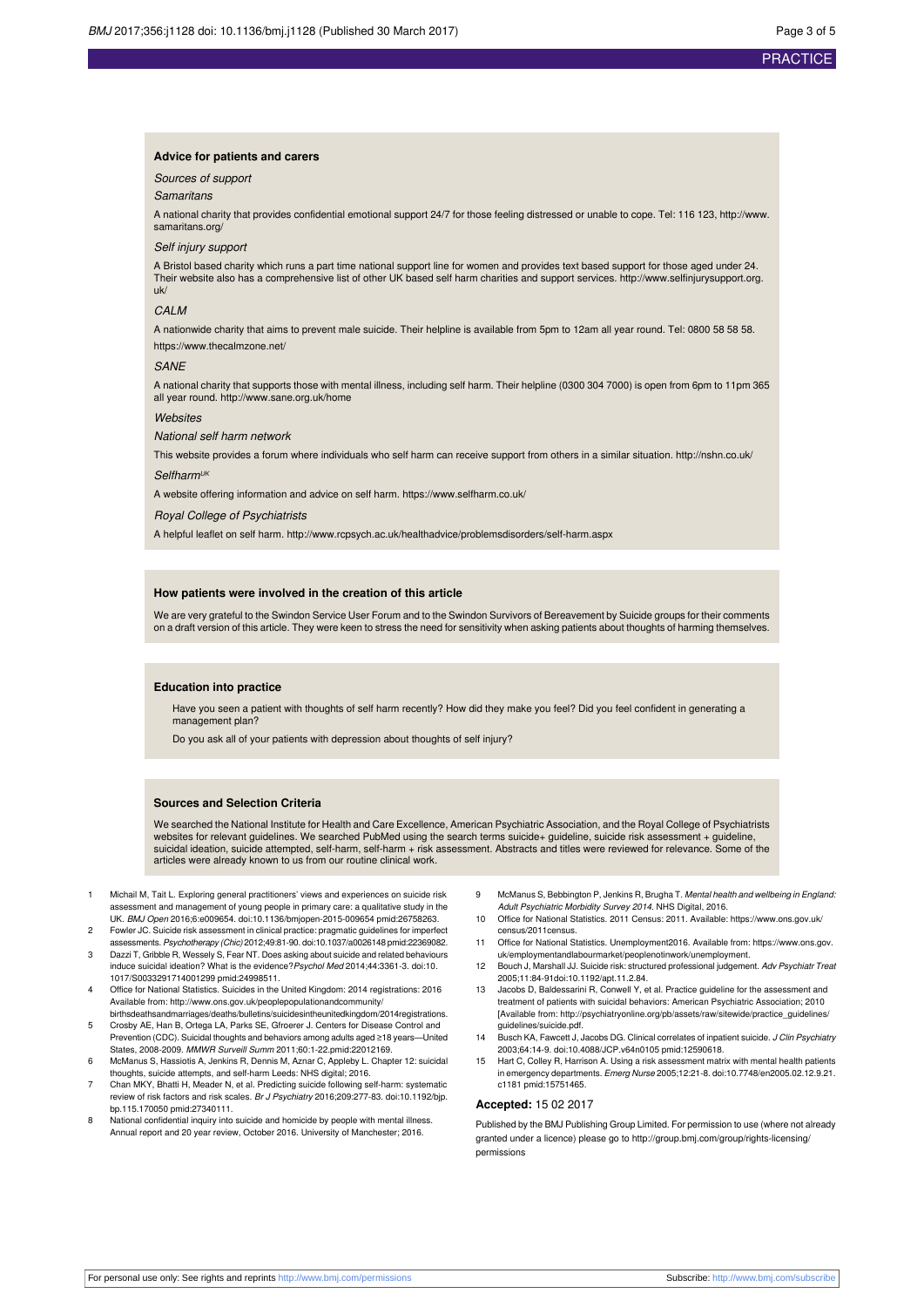## **Tables**

<span id="page-3-0"></span>Table 1| Summary of patient characteristics identified in the national confidential inquiry and a comparison with rates in the general **population**

| <b>Patient characteristic</b>                        | Prevalence in individuals who<br>died by suicide in England in<br>$2004 - 14^8$ | 1 week prevalence in UK adult population<br>in APMS' survey 2014 <sup>9</sup> or ONS whole<br>population data | Adjusted hazard ratio from<br>Chan et al <sup>7</sup> |
|------------------------------------------------------|---------------------------------------------------------------------------------|---------------------------------------------------------------------------------------------------------------|-------------------------------------------------------|
| Male                                                 | 66%                                                                             | 49.1% ONS census 2011 <sup>10</sup>                                                                           | 2.05 (1.70-2.46)                                      |
| Unmarried                                            | 71%                                                                             |                                                                                                               |                                                       |
| Living alone                                         | 47%                                                                             | 31% ONS census 2011 <sup>10</sup>                                                                             |                                                       |
| Unemployed                                           | 41%                                                                             | 6.4% ONS 2014 <sup>11</sup>                                                                                   | $1.08(0.65-1.8)$                                      |
| History of self harm                                 | 68%                                                                             | ever self harmed 7.3%                                                                                         | 1.68 (1.38-2.05)                                      |
| Last contact with services within 7 days of<br>death | 49%                                                                             |                                                                                                               |                                                       |
| Symptoms of mental illness at last contact           | 64%                                                                             |                                                                                                               |                                                       |
| History of alcohol misuse                            | 45%                                                                             | 3.1%                                                                                                          | 1.63 (1.00-2.65)                                      |
| History of drug misuse                               | 33%                                                                             | 3.1%                                                                                                          |                                                       |
| Primary diagnosis of affective disorder              | 45%                                                                             | depression 3.3%                                                                                               |                                                       |
| Primary diagnosis of schizophrenia                   | 17%                                                                             | psychotic disorder 0.7%                                                                                       |                                                       |
| Primary diagnosis of personality disorder            | 8%                                                                              | screened positive 13.7%                                                                                       |                                                       |

\*APMS, Adult Psychiatric Morbidity Survey: ONS, Office for National Statistics.